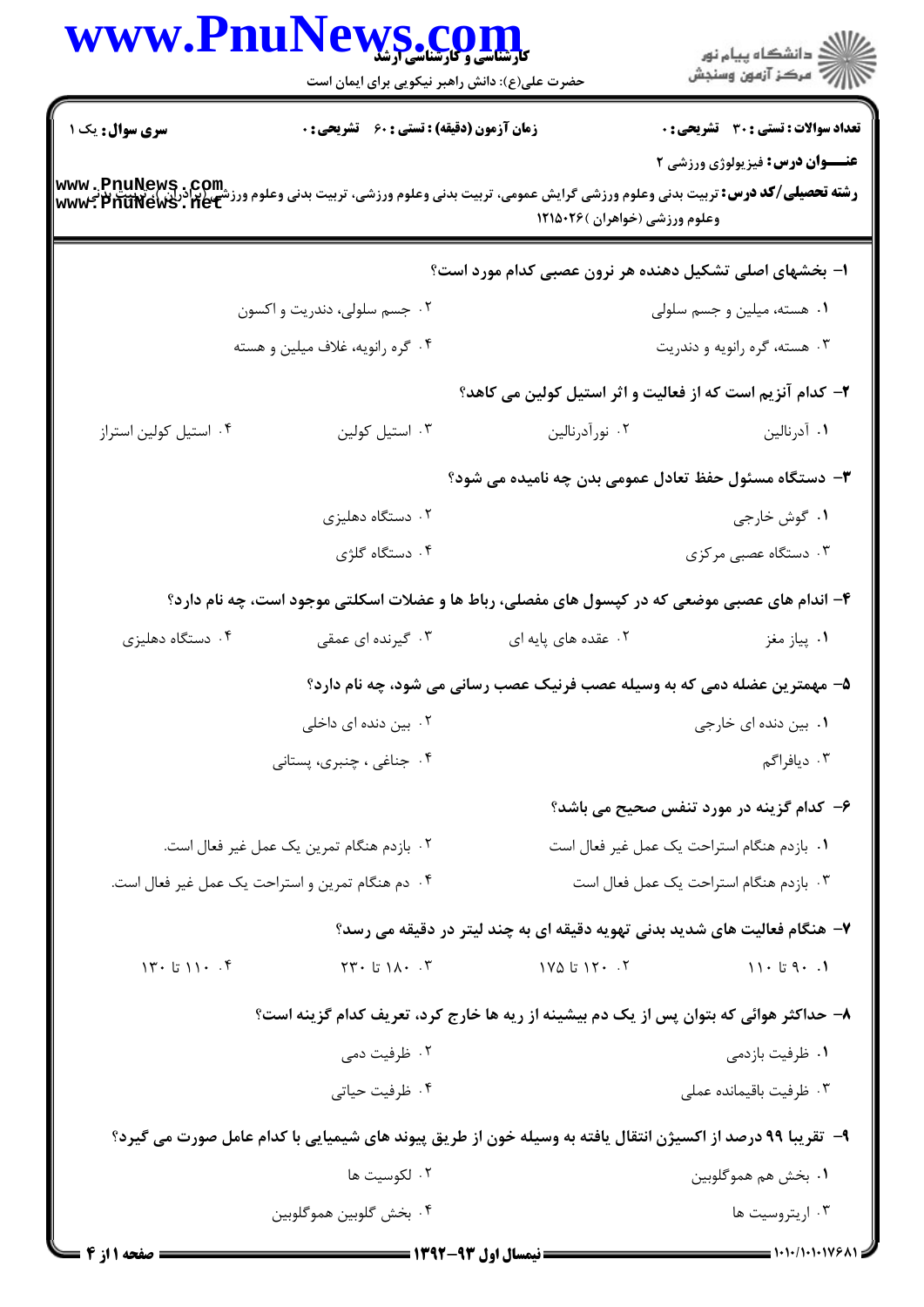|                                    | WWW.PnuNews.com<br>حضرت علی(ع): دانش راهبر نیکویی برای ایمان است                                             |                                                                  | ِ<br>∭ دانشڪاه پيام نور<br>∭ مرڪز آزمون وسنڊش          |
|------------------------------------|--------------------------------------------------------------------------------------------------------------|------------------------------------------------------------------|--------------------------------------------------------|
| <b>سری سوال :</b> ۱ یک             | <b>زمان آزمون (دقیقه) : تستی : 60 ٪ تشریحی : 0</b>                                                           |                                                                  | تعداد سوالات : تستي : 30 - تشريحي : 0                  |
| www.PnuNews.com<br>www.PnuNews.net | <b>رشته تحصیلی/کد درس:</b> تربیت بدنی وعلوم ورزشی گرایش عمومی، تربیت بدنی وعلوم ورزشی، تربیت بدنی وعلو       | وعلوم ورزشي (خواهران )۲۱۵۰۲۶                                     | <b>عنــوان درس:</b> فیزیولوژی ورزشی ۲                  |
|                                    | ۱۰- علاوه بر اثر PO2٪ خون روی ترکیب  O2 با هموگلوبین، کدام یک از موارد ذیل روی واکنش بارگیری و تخلیه مجدد O2 |                                                                  | اثر گذار می باشد؟                                      |
|                                    | ٢. تغيير حالت قليايي حجم خون                                                                                 | ٠١ تغييرات سطح فسفوگليسرات گلبول هاي سفيد خون                    |                                                        |
|                                    | ۰۴ تغییرات سطح فسفوگلیسرات پلاکت های خونی                                                                    |                                                                  | ۰۳ تغییر حالت اسیدی خون و درجه حرارت                   |
|                                    | 11– کدام نوع تمرین سبب افزایش اختلاف نسبت تهویه به پروفوزیون می شود و تبادلات گازی را با مشکل روبرو می کند؟  |                                                                  |                                                        |
| ۰۴ تمرین خیلی سبک                  | ۰۳ تمرين سبک                                                                                                 | ۰۲ تمرین سنگین                                                   | ٠١ تمرين متوسط                                         |
|                                    |                                                                                                              |                                                                  | <b>۱۲</b> - کدام ترکیب حامل و ناقل اکسیژن در عضله است؟ |
| ۰۴ كربامين                         | ۰۳ هموگلوبين                                                                                                 | ۰۲ گلبول سفید                                                    | ۰۱ میوگلوبین                                           |
|                                    |                                                                                                              | ۱۳– کدام گزینه تغییرات تهویه ریوی با آغاز تمرین را نشان می دهد؟  |                                                        |
|                                    | ۰۲ یکنواختی ، افزایش تدریجی ، کاهش تدریجی                                                                    |                                                                  | ٠١ افزايش ناگهانى، افزايش تدريجى، يكنواختى             |
|                                    | ۰۴ یکنواختی، کاهش تدریجی، افزایش سریع                                                                        |                                                                  | ۰۳ افزایش تدریجی ،کاهش ناگهانی، یکنواختی               |
|                                    | ۱۴- کاهش بیش از حد po2 خون سرخرگی ورزشکاران نخبه در هنگام تمرین سنگین مربوط به کدام مورد است؟ محدودیت        |                                                                  | های انتشاری که باعث می شود:                            |
|                                    |                                                                                                              | ۰۱ لنفوسیت ها در مویرگ های ریوی زمان بیشتری را سپری کنند.        |                                                        |
|                                    |                                                                                                              | ۰۲ سلول های سفید خون در مویرگ های ریوی زمان بیشتری را سپری کنند. |                                                        |
|                                    |                                                                                                              | ۰۳ سلول های قرمز خون در مویرگ های ریوی زمان بیشتری را سپری کنند. |                                                        |
|                                    |                                                                                                              | ۰۴ سلول های قرمز خون در مویرگ های ریوی زمان کمتری را سپری کنند   |                                                        |
|                                    | 1۵– هنگام ورزش سنگین کدام عوامل فرعی نقش کمی در افزایش VE می تواند داشته باشد؟                               |                                                                  |                                                        |
|                                    | ۰۲ افزایش درجه حرارت خون و افزایش کتکولامین ها                                                               |                                                                  | ٠١ افزايش درجه حرارت خون و كاهش كتكولامين ها           |
|                                    | ۰۴ کاهش درجه حرارت خون و کاهش کتکولامین ها                                                                   |                                                                  | ۰۳ افزایش اسیدیته خون و افزایش درجه حرارت خون          |
|                                    | ۱۶– کدام مراکز به طور هماهنگ در تنظیم عمق تنفس با یکدیگر همکاری داشته و به عنوان کلید قطع تنفس عمل می کنند؟  |                                                                  |                                                        |
|                                    | ٠٢ مركز آپنوستيک - بصل النخاع                                                                                |                                                                  | ۰۱ مرکز پنوموتاکسیک-مرکز آپنوستیک                      |
|                                    | ۰۴ مرکز بنوموتاکسیک - اجسام کاروتید                                                                          |                                                                  | ۰۳ اجسام کاروتید - مرکز آینوستیک                       |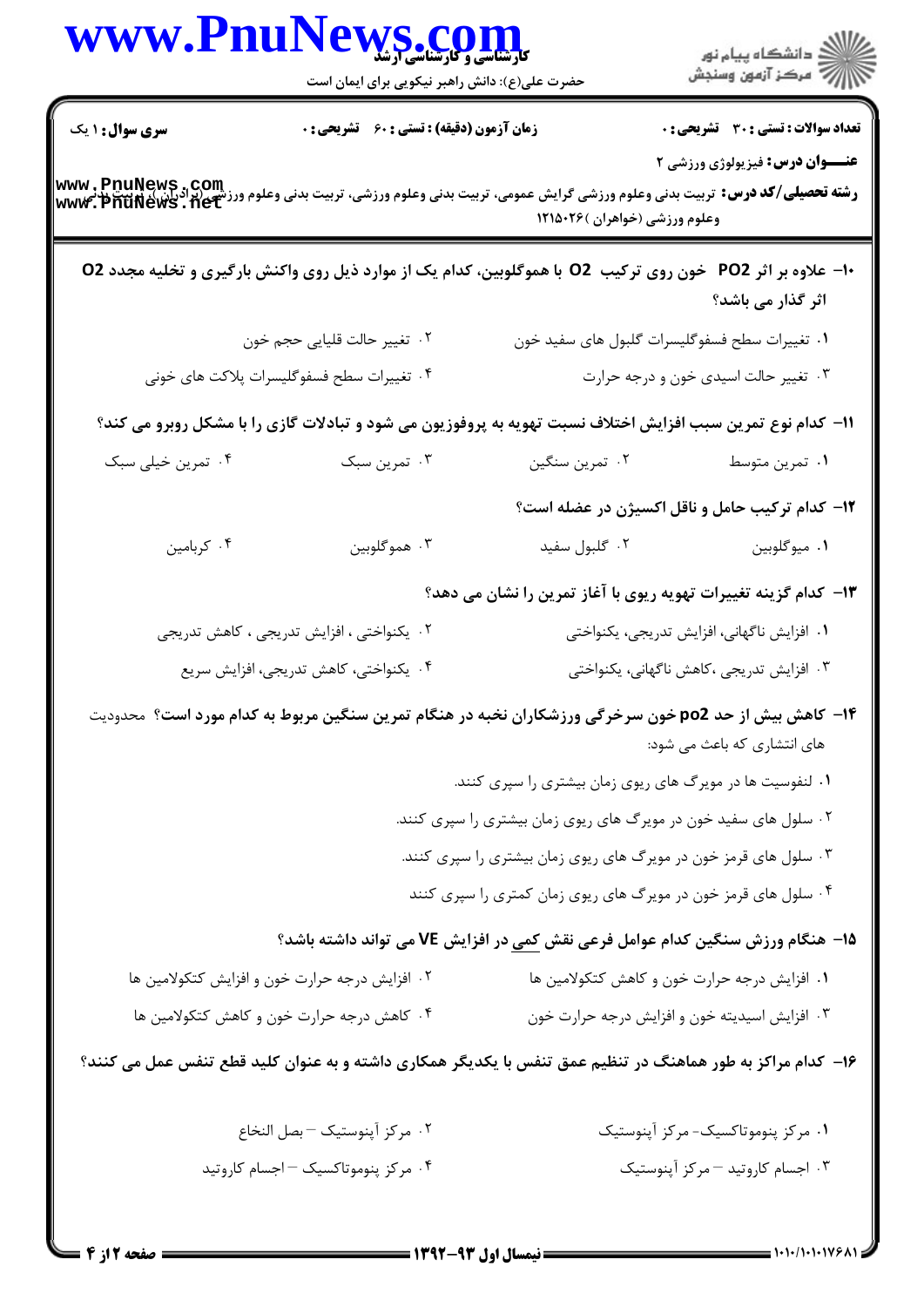|                          | www.PnuNews.com<br>حضرت علی(ع): دانش راهبر نیکویی برای ایمان است                                                                                                                                                                                                  |                   | ڪ دانشڪاه پيام نور<br>//> مرڪز آزمون وسنڊش                                                                                                                                                              |  |
|--------------------------|-------------------------------------------------------------------------------------------------------------------------------------------------------------------------------------------------------------------------------------------------------------------|-------------------|---------------------------------------------------------------------------------------------------------------------------------------------------------------------------------------------------------|--|
| <b>سری سوال :</b> ۱ یک   | <b>زمان آزمون (دقیقه) : تستی : 60 ٪ تشریحی : 0</b>                                                                                                                                                                                                                |                   | <b>تعداد سوالات : تستی : 30 ٪ تشریحی : 0</b>                                                                                                                                                            |  |
|                          | <b>عنــوان درس:</b> فیزیولوژی ورزشی ۲<br><b>www , PnuNews , Com</b><br>و <b>شته تحصیلی/کد درس:</b> تربیت بدنی وعلوم ورزشی گرایش عمومی، تربیت بدنی وعلوم ورزشی، تربیت وداوم ورزشی (برادران )، پزیب<br><b>www , PnuNews , net</b><br>وعلوم ورزشي (خواهران )۲۶۵۰۲۶ ا |                   |                                                                                                                                                                                                         |  |
|                          |                                                                                                                                                                                                                                                                   |                   | ۱۷–  کدام گزینه از الکترولیت هایی می باشد که یون هیدروژن آزاد می کند؟                                                                                                                                   |  |
| ۰۴ پروتون                | ۰۳ اسید                                                                                                                                                                                                                                                           | ۰۲ الکترون        | ۰۱ باز                                                                                                                                                                                                  |  |
|                          |                                                                                                                                                                                                                                                                   |                   | ۱۸− در PH طبیعی خون (بدن) کدام مورد تمایل دارد که تقریبا همه یون های هیدروژن خود را آزاد و در نتیجه تراکم یون<br>هیدروژن بدن را بالا ببرد؟                                                              |  |
| ۰۴ یون بی کربنات         | ۰۳ بی کربنات                                                                                                                                                                                                                                                      | ٠٢ اسيدلاكتيک     | ٠١ سديم بيكربنات                                                                                                                                                                                        |  |
|                          |                                                                                                                                                                                                                                                                   |                   | ۱۹- کدام گزینه محصول نهایی چربی ها، پروتئین ها و کربوهیدرات می باشد؟                                                                                                                                    |  |
| ۰۴ دی اکسید کربن         | ۰۳ اسید فسفریک                                                                                                                                                                                                                                                    | ۰۲ منواکسید کربن  | ٠١. يون هيدروژن                                                                                                                                                                                         |  |
|                          |                                                                                                                                                                                                                                                                   |                   | +۲- فرآیند کمک دستگاه تنفسی به دفع اسید لاکتیک هنگام ورزش، برای رفع حالت اسیدی ناشی از متابولیسم تعریف کدام<br>یک از موارد ذیل می باشد؟                                                                 |  |
|                          | ۰۲ تنفس جبراني                                                                                                                                                                                                                                                    |                   | ۰۱ تنفس داخلی                                                                                                                                                                                           |  |
|                          | ۰۴ تنفس (تهویه) دقیقه ای                                                                                                                                                                                                                                          |                   | ۰۳ تنفس آلوئولي                                                                                                                                                                                         |  |
|                          |                                                                                                                                                                                                                                                                   |                   | <b>۳۱</b> – شنا کردن در آب سرد (زمانیکه دمای آب کمتر از دمای پوست است ) منجر به دفع گرمای ناشی از کدام روش می گردد؟                                                                                     |  |
| ۰۴ هدایت                 | ۰۳ تشعشع                                                                                                                                                                                                                                                          | ۰۲ مجاورت         | ۰۱ تبخیر                                                                                                                                                                                                |  |
|                          |                                                                                                                                                                                                                                                                   |                   | ۲۲- در هنگام ورزش با تبخیر یک لیتر عرق، چند کیلو کالری از دست می رود؟                                                                                                                                   |  |
| $f \wedge \cdot \cdot f$ | $\Delta \lambda$ . $\zeta$                                                                                                                                                                                                                                        | $9\lambda$ . T    | $Y\wedge \cdot \cdot \cdot \cdot$                                                                                                                                                                       |  |
|                          |                                                                                                                                                                                                                                                                   |                   | ۲۳- مرکز اصلی تنظیم درجه حرارت بدن در کجا قرار دارد؟                                                                                                                                                    |  |
| ۰۴ عقده های قاعده ای     | ۰۳ تالاموس                                                                                                                                                                                                                                                        | ٠٢ بصل النخاع     | ۰۱ هيپوتالاموس                                                                                                                                                                                          |  |
|                          |                                                                                                                                                                                                                                                                   |                   | ۲۴– اکسیژن مصرفی بیشینه ارتباط نزدیکی با ظرفیت عملکردی کدام دستگاه برای رساندن خون به عضلات فعال در زمان<br>فعالیت بیشینه و یا بالاتر دارد؟                                                             |  |
| ۰۴ عصبی - عضلانی         | ۰۳ عضلانی- اسکلتی                                                                                                                                                                                                                                                 | ۰۲ عضلانی – تنفسی | ٠١. قلبي – عروقي                                                                                                                                                                                        |  |
|                          |                                                                                                                                                                                                                                                                   |                   | <b>۲۵</b> – چه درصدی از افزایش اکسیژن مصرفی بیشینه در افراد جوان بی تحرک که تمرینات استقامتی  انجام می دهند، <u>به ترتیب</u><br>مربوط به افزایش برونده قلبی و افزایش اختلاف اکسیژن سرخرگی- سیاهرگی است؟ |  |
|                          |                                                                                                                                                                                                                                                                   |                   |                                                                                                                                                                                                         |  |